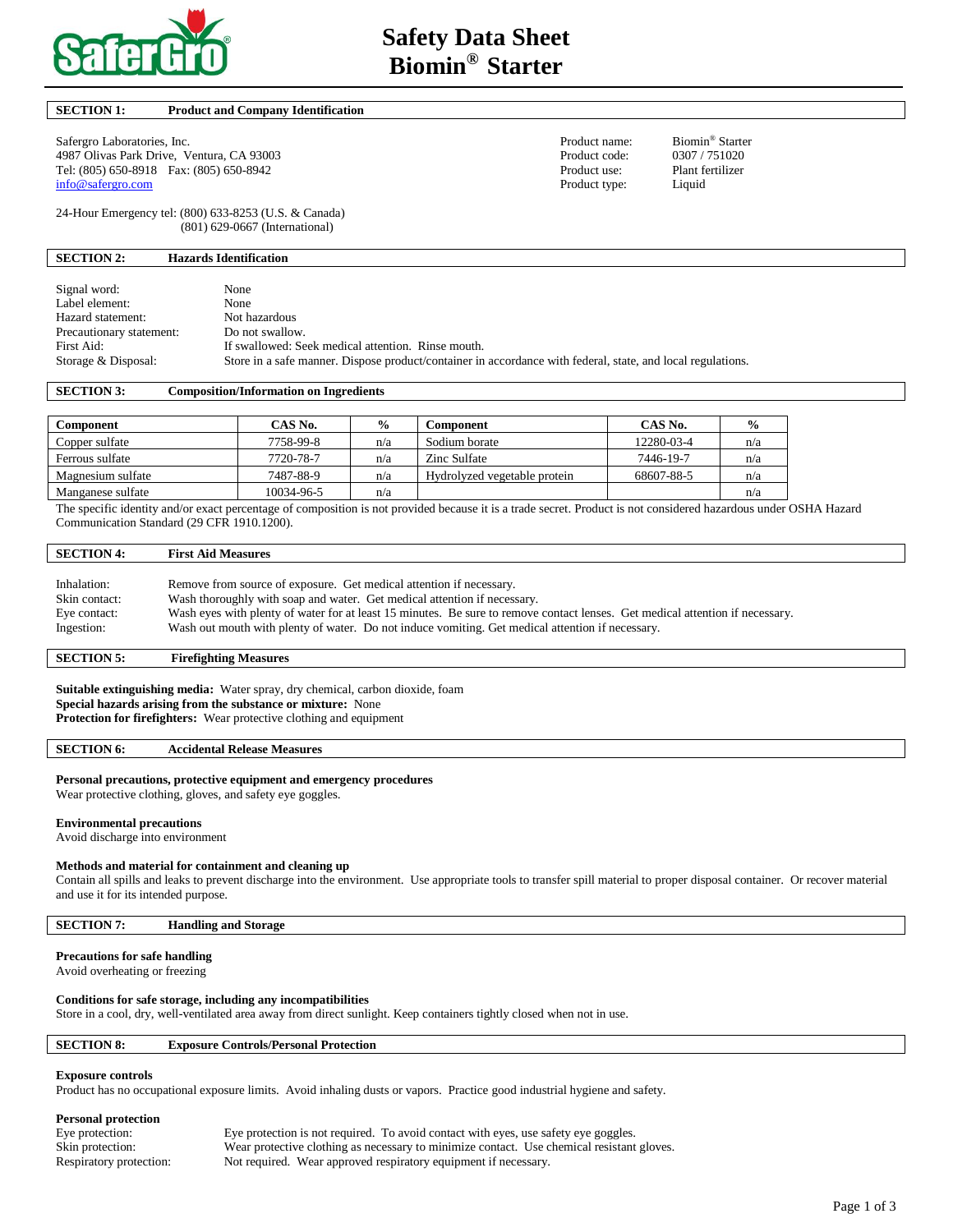

# **SECTION 9: Physical and Chemical Properties**

| Information on basic physical and chemical properties |                                      |                                  |                  |
|-------------------------------------------------------|--------------------------------------|----------------------------------|------------------|
| Appearance                                            | Light to dark brown liquid           | Vapor pressure                   | Not applicable   |
| Odor                                                  | Slight odor                          | Vapor density                    | Not applicable   |
| рH                                                    | $3 - 5$                              | <b>Relative density</b>          | $1.21$ g/ml      |
| <b>Physical state</b>                                 | Liquid                               | <b>Solubility</b>                | Soluble in water |
| Melting point / Freezing point                        | $0^{\circ}$ C / 32 $^{\circ}$ F      | <b>Partition coefficient</b>     | Not applicable   |
| <b>Boiling point</b>                                  | $100^{\circ}$ C / 212 <sup>o</sup> F | <b>Auto-ignition temperature</b> | Not applicable   |
| <b>Flash point</b>                                    | Not applicable                       | <b>Decomposition temperature</b> | Not applicable   |
| <b>Evaporation rate</b>                               | Not applicable                       | Viscositv                        | Not viscous      |
| <b>Flammability</b>                                   | Non-flammable                        | <b>Explosive properties</b>      | Non-explosive    |
| <b>Explosive limits</b>                               | Not applicable                       | <b>Oxidizing properties</b>      | Non-oxidizer     |

### **SECTION 10: Stability and Reactivity**

**Reactivity:** None

**Chemical stability:** Product is stable. **Possibility of hazardous reactions:** Under normal conditions, hazardous reaction will not occur. **Conditions to avoid:** Avoid heat **Incompatible materials:** High pH chemicals **Hazardous decomposition products:** No known hazardous decomposition products.

**SECTION 11: Toxicological Information** 

# **Information on toxicological effects**

| <b>Acute toxicity</b> | May be harmful if swallowed      | Dose toxicity         | Not known to be toxic                |
|-----------------------|----------------------------------|-----------------------|--------------------------------------|
| <b>Irritation</b>     | May cause irritation             | Carcinogenicity       | Not known to be carcinogenic         |
| Corrosivity           | Not known to be corrosive        | Mutagenicity          | Not known to be mutagenic            |
| Sensitization         | Not known to cause sensitization | Reproductive toxicity | Not known to cause reproductive harm |

### **SECTION 12: Ecological Information**

**Ecotoxicity:** Not hazardous. **Persistence and degradability:** Degradable **Bioaccumulative potential:** Not available **Mobility in soil:** Soluble in water and may disperse in soil.

### **SECTION 13: Disposal Considerations**

### **Waste treatment methods**

Not hazardous waste. Dispose of product in accordance with regulations.

# **SECTION 14: Transport Information**

| DOT:         | Not dangerous goods |
|--------------|---------------------|
| <b>IATA:</b> | Not dangerous goods |
| <b>IMDG:</b> | Not dangerous goods |

### **SECTION 15: Regulatory Information**

### **CERCLA**

This product contains one or more substances regulated as a hazardous substance under the Comprehensive Environmental Response Compensation and Liability Act (CERCLA) (40 CFR 302).

Copper sulfate (CAS # 7758-99-8) Ferrous sulfate (CAS# 7720-78-7) Manganese sulfate (CAS# 10034-96-5) Zinc sulfate (CAS # 7446-19-7)

# **California Prop 65**

This product does not contain any chemical known to the State of California to cause cancer and birth defects or other reproductive harm.

| SARA 311/312 Hazards               |    |
|------------------------------------|----|
| Acute Health Hazard:               | No |
| Chronic Health Hazard:             | No |
| Fire Hazard:                       | No |
| Sudden Release of Pressure Hazard: | No |
| Reactive Hazard:                   | N٥ |